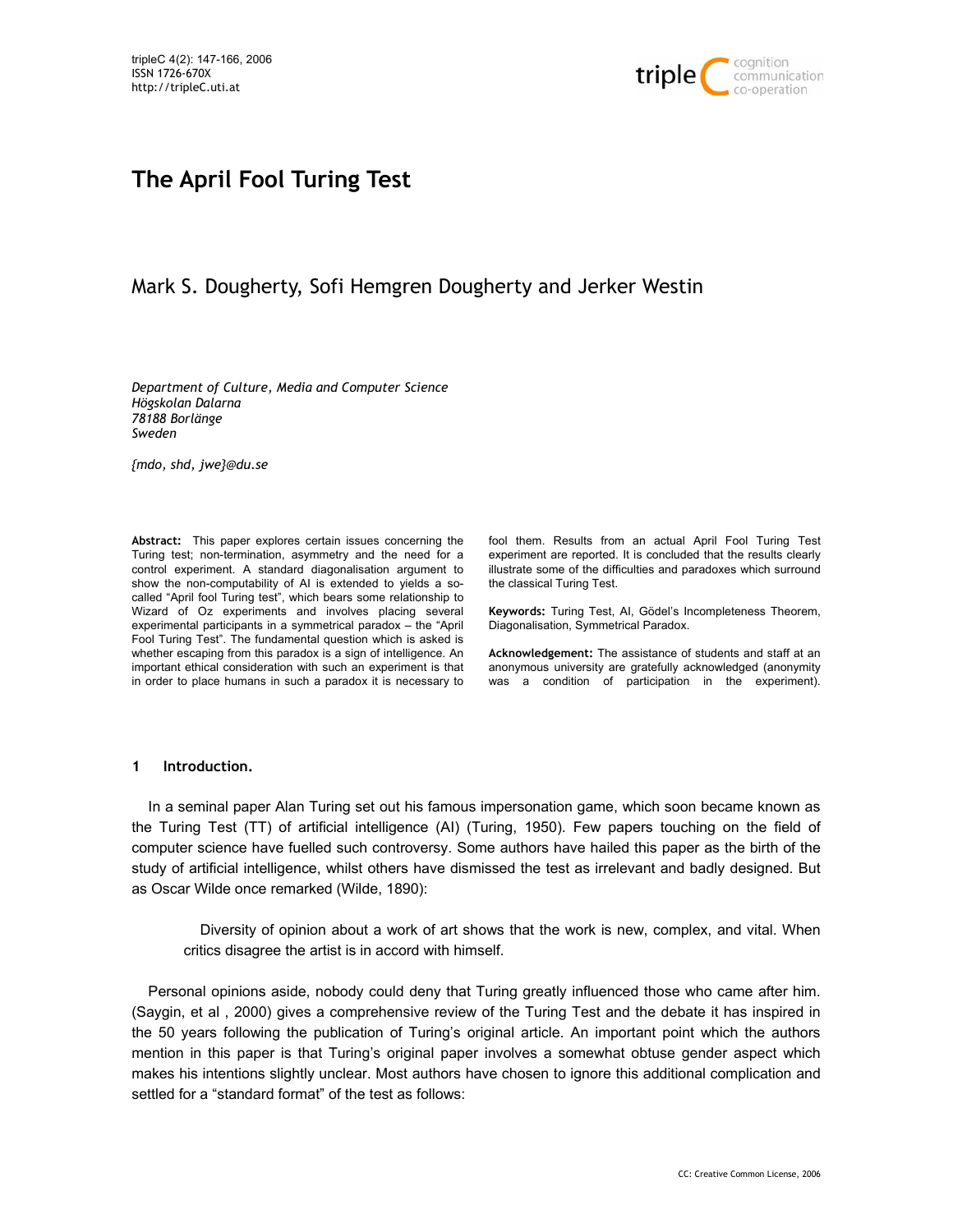The standard format of the test concerns three agents:

- A human interrogator
- A human respondent
- A machine (AI) respondent

The task of the interrogator is to determine which respondent is the human and which is the machine. To do this, the interrogator must hold a conversation with each of the two respondents. The machine "wins" (and is declared to exhibit intelligence) if a series of interrogators find it indistinguishable from the human respondents. A simple schematic is shown in figure 1:



Figure 1: The "Standard" Turing Test

The communication required is achieved by remote chat messages, to prevent physical appearances immediately giving the game away. The communication link is represented as a simple line on the schematic. Some authorities have disputed the validity of this simplification and introduced the terminology "Total Turing Test" to mean a fully robotised version where the machine must display all of the physical appearances of a human being (Harnad, 1989).

#### **2 Introduction.**

It is interesting to note that Turing himself did not specify any particular time limit for the interrogation to take place within. He was of course aware of this problem and notes within his section "the mathematical objection" the following:

If it (the machine) is rigged up to give answers to questions as in the imitation game, there will be some questions to which it will either give a wrong answer, or fail to give an answer at all however much time is allowed for a reply.

Turing's answer to the problem of the respondent not replying to a question is to argue that a human being could be fallible too. Thus he saw no particular problem in the possible non-termination of the interrogation process. However, the situation described is only a special case of a more general situation. Non-termination is also possible in the case where the conversation simply continues ad infinitum. This case is not discussed in Turing's paper.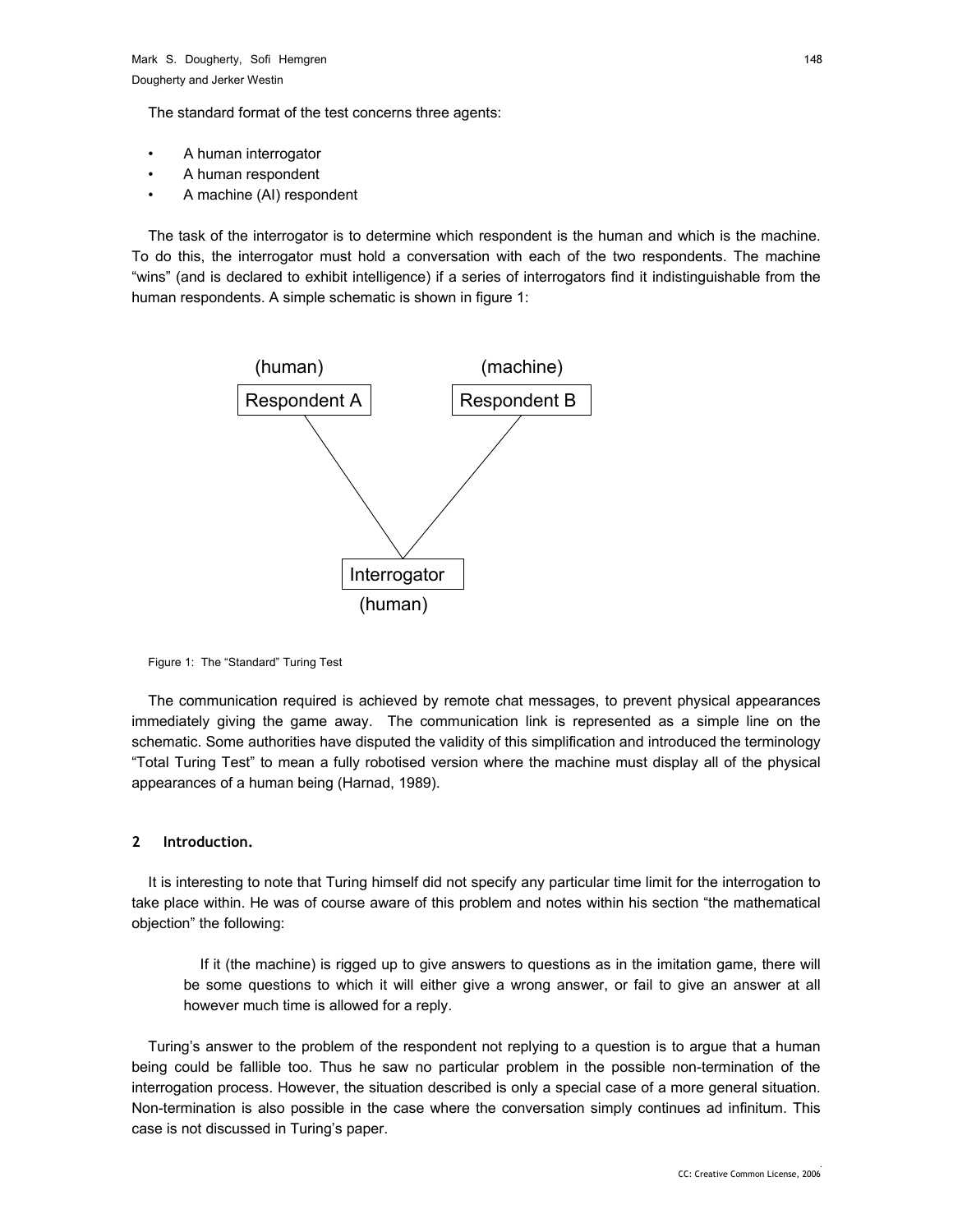This oversight is strange. Obviously Turing would have been fully conversant with the issues surrounding termination through his earlier work in computability theory (Turing, 1937). Yet a relatively simple diagonal construction illustrates the importance of non-termination to the Turing Test. It also provides a much more intuitive insight to the Gödellian issues at stake. These have also been discussed at length (Lucas, 1961, 1996), but the treatment seems to be generally very abstract and hard to follow in much of the literature.

Something tantalisingly close to a diagonal construction is the so-called inverted Turing Test. (Watt, 1996) describes the idea behind the ITT as follows:

Instead of evaluating a system's ability to deceive people, we should test to see if a system ascribes intelligence to others in the same way that people do…..a system passes if it is itself unable to distinguish between two humans, or between a human and a machine that can pass the normal Turing test, but which can discriminate between a human and a machine that can be told apart by a normal Turing test with a human observer.

Again, no discussion of the problem of time-limiting the interrogation is presented. However, Watt does discuss the possibility of a machine interrogating a copy of itself, but rules this out, arguing that the machine would be likely to have privileged information.

Figure 2 shows the experimental set-up alluded to by Watt:



Figure 2: The Inverted Turing Test

Copy 1 of the machine is in the role of the interrogator, and is asked to distinguish between two respondents. One respondent (labelled A) is a human and the other respondent (labelled B) is copy 2 (of the same machine as the interrogator).

Let us first assume that the interrogator, after some finite period of interrogation gives an answer:

• "A is human and B is a machine". This might seem like the right answer; copy 1 has passed the ITT. But at the same time it seems that copy 2 has failed the TT.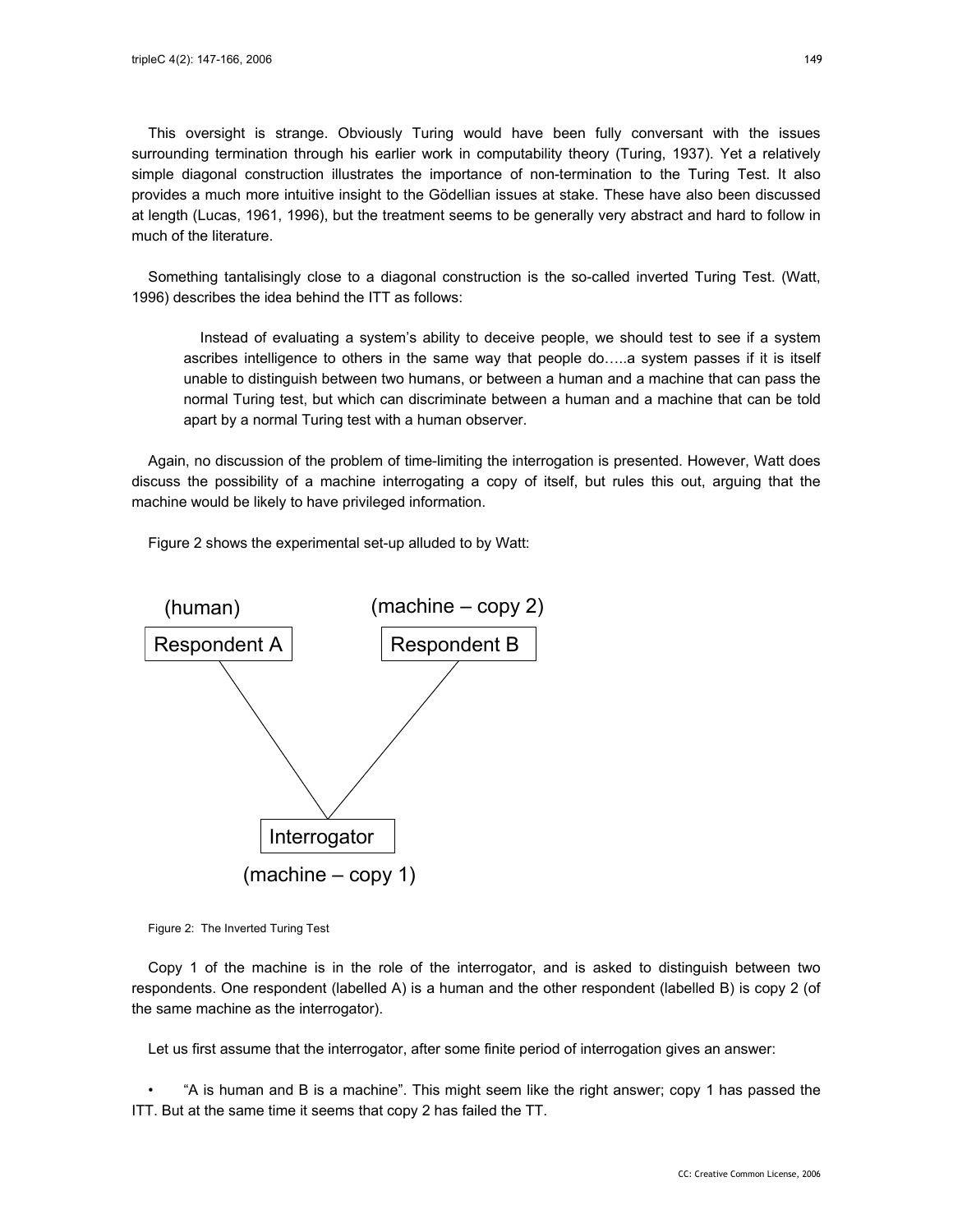• "A is a machine and B is human". Now copy 1 fails the ITT and copy 2 passes the TT.

So we have a paradox – the Turing Test is susceptible to diagonalisation arguments just like any other non-recursively enumerable problem in computability.

French (1996) declares the ITT to be of no interest, using the construction showed in figure 3:



Figure 3: French's Reduction of the ITT to a Standard TT

The idea behind the construction is to reduce the ITT to a standard TT. Each interrogator is performing an ITT (which can be against two human respondents or one human and one machine). The super interrogator is observing the process and making a judgement about which interrogator is human and which is a machine.

French's construction is ingenious, but I feel that he has somehow missed the full implications of Watt's paper, which is the possibility of a diagonal construction. This in itself doesn't tell us anything we didn't already know, but it can lead us in a new direction.

#### **3 April Fool Turing Tests.**

How can we escape from the diagonal paradox which the ITT exposes us to? One could argue, as Watt does, that privileged information makes this test biased. I don't buy this argument. Assuming that we get an answer, the machine will have cooked its own goose and the question of how or why this happened doesn't seem very relevant.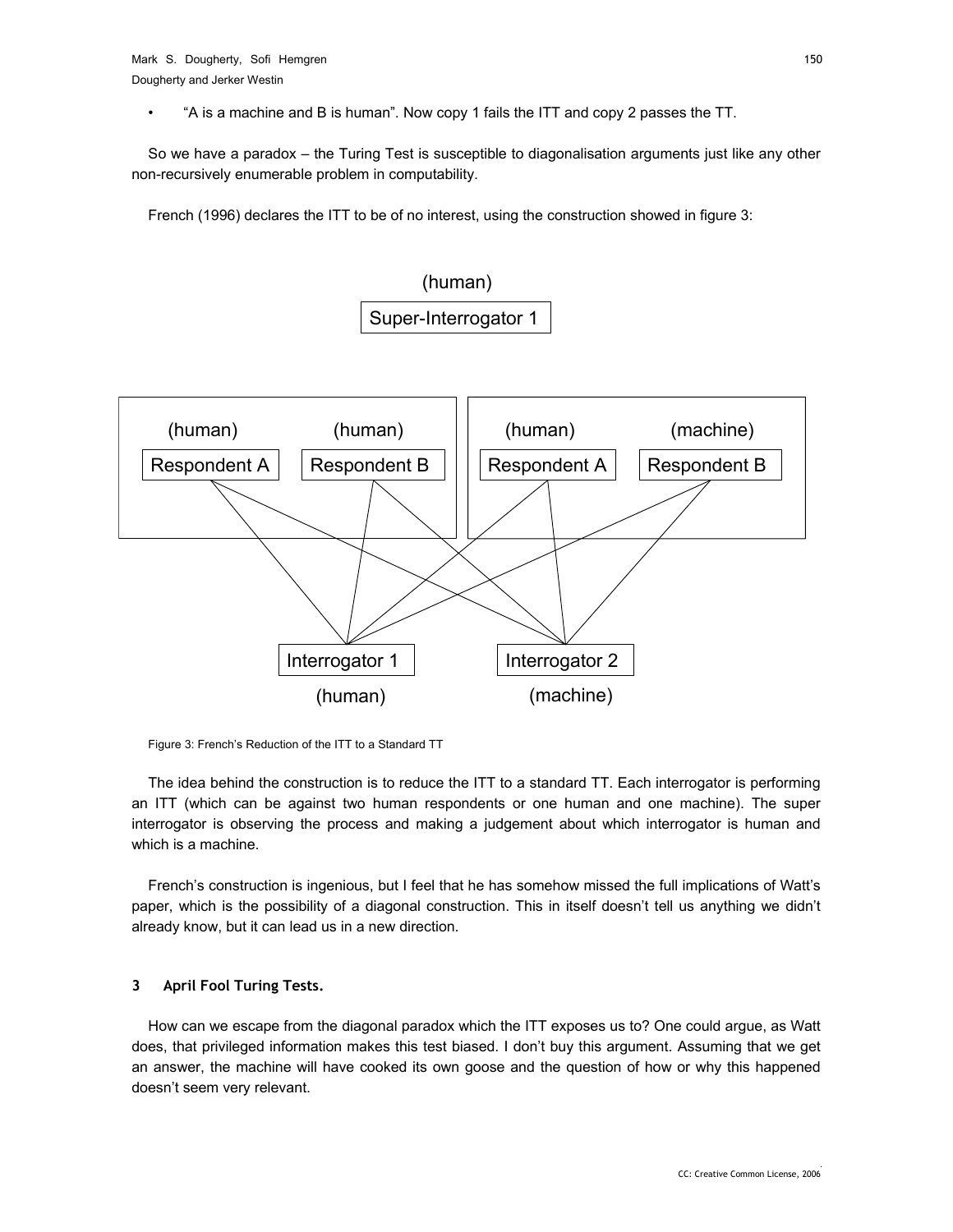A second escape path is that the interrogation process will continue indefinitely, i.e. it will fail to terminate. Obviously the human in the game would eventually get too tired, but this can be dealt with by replacing the human with a copy 3 of the machine (figure 4):



Figure 4: April Fool Turing Test

An interesting point to note about this experimental set-up is that we must now lie to copy 1, the interrogator. This is because we are asking it to distinguish between a human and a machine, when in fact we are fooling the machine because both A and B are now machines. The term "April Fool Turing Test" seems appropriate for this kind of set-up. Note that a similar paradox still emerges if the interrogator returns an answer:

"A is a machine and B is a human" is simultaneously declaring itself to be both machine and human at the same time.

Can this set-up really compute forever without returning an answer? The answer to this must be in the affirmative. There is no restriction on the size of message transmitted and the system is non-Markovian – its "state" is dependent on the entire history of the conversation held between the parties.

A third escape path is that the interrogator (copy 1) realises the paradoxical nature of the situation it has placed in, i.e. it escapes out of the Gödellian loop it is ensnared in by announcing a refusal to play any more. But this seems impossible, because it is opposed by one or more copies of itself. The copies can anticipate any self-awareness knowledge that copy 1 has. Of course copy 1 can anticipate this reasoning and so on, but there is no escape from what is obviously an infinite regress.

Part of this difficulty seems to stem from the fact that copy 1 and copy 2 are acting in different roles in a directly adversarial fashion. This is obviously the foundation upon which the diagonal argument is built. We can eliminate this by incorporating a further communication link (figure 5).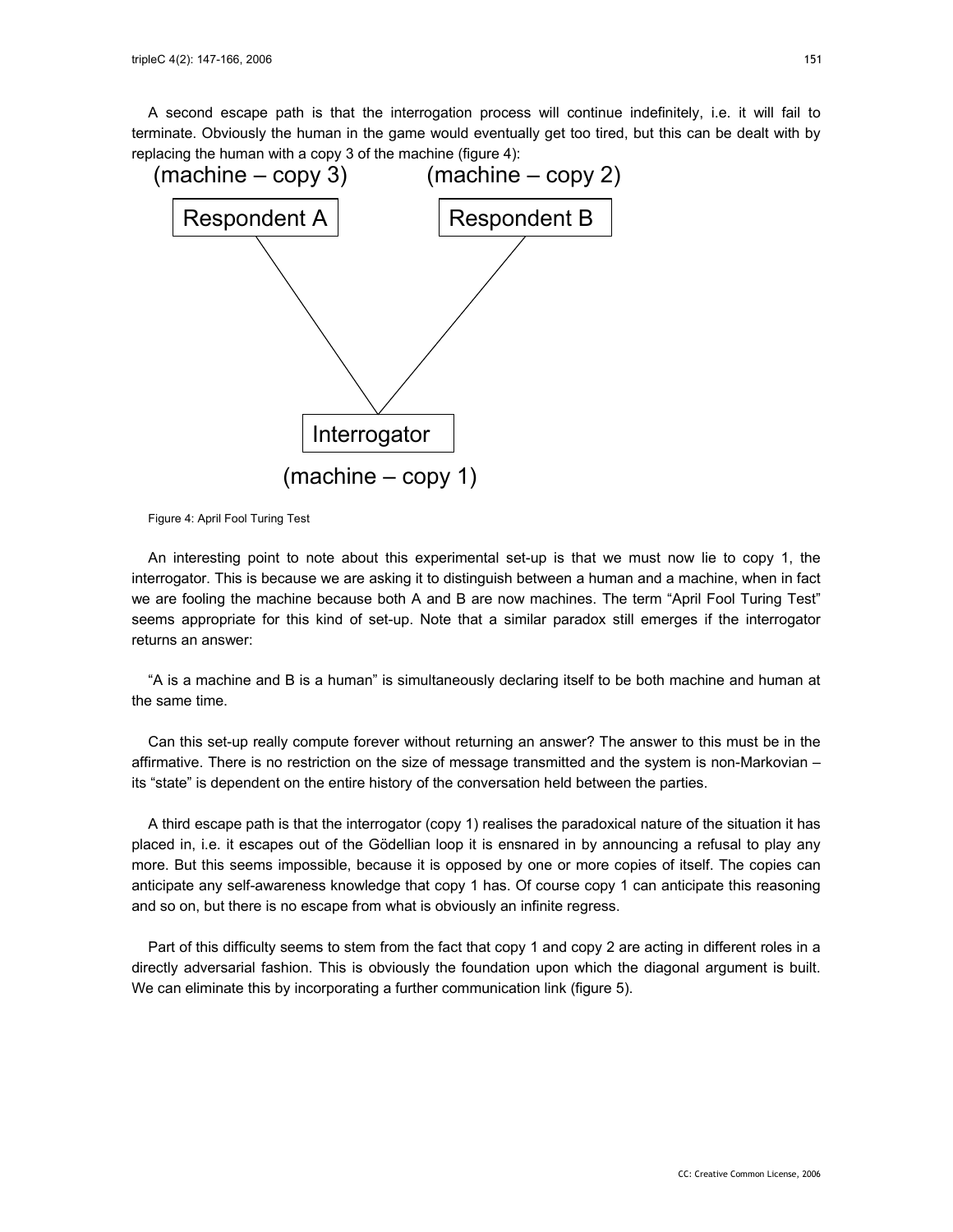

Figure 5: Symmetrical April Fool Turing Test

If all three copies are asked to communicate with their two opponents and determine which is human and which is a machine, this results is a Symmetrical April Fool Turing Test. All three machines are now simultaneously acting the part of interrogator (knowingly) and opponent (unknowingly). Note that all three participants are now labelled as interrogator (i, ii, iii respectively). A key difference now is that we (the humans who devised the experiment) are fooling the machines, but the machines are not deliberately trying to fool each other.

Again, if any of the machines return a definite answer we fall directly into a paradox. Similarly, the conversation could go on forever. Thus far nothing has changed. However, the question as to whether the machines could now escape from this modified Gödellian paradox seems interesting. We do not seem to have the same situation as before. Several escape routes are possible:

a) One of the copies realises it is faced with only machine respondents (unlike what it has been told) and declares a refusal to play any more.

b) One or more of the copies recognises that one of its respondents is a copy of itself and declares a refusal to play any more.

Both of these escape routes represent reasonably intelligent actions, although Watt's argument about bias and privileged knowledge still applies to escape route (b). Neither seems vulnerable to Gödellian arguments, since the machines are not acting in a directly adversarial fashion. So an exit from the experiment along the lines of options a and b could be seen as evidence of machine intelligence. Does a diagonal paradox still exist? The answer to this is in the affirmative, although it requires some rather contrived thinking to imagine one, described as option (c) below:

c) One or more of the copies realise that they have been fooled by the human experimenter and deliberately contrive to sabotage the experiment without the experimenter knowing (for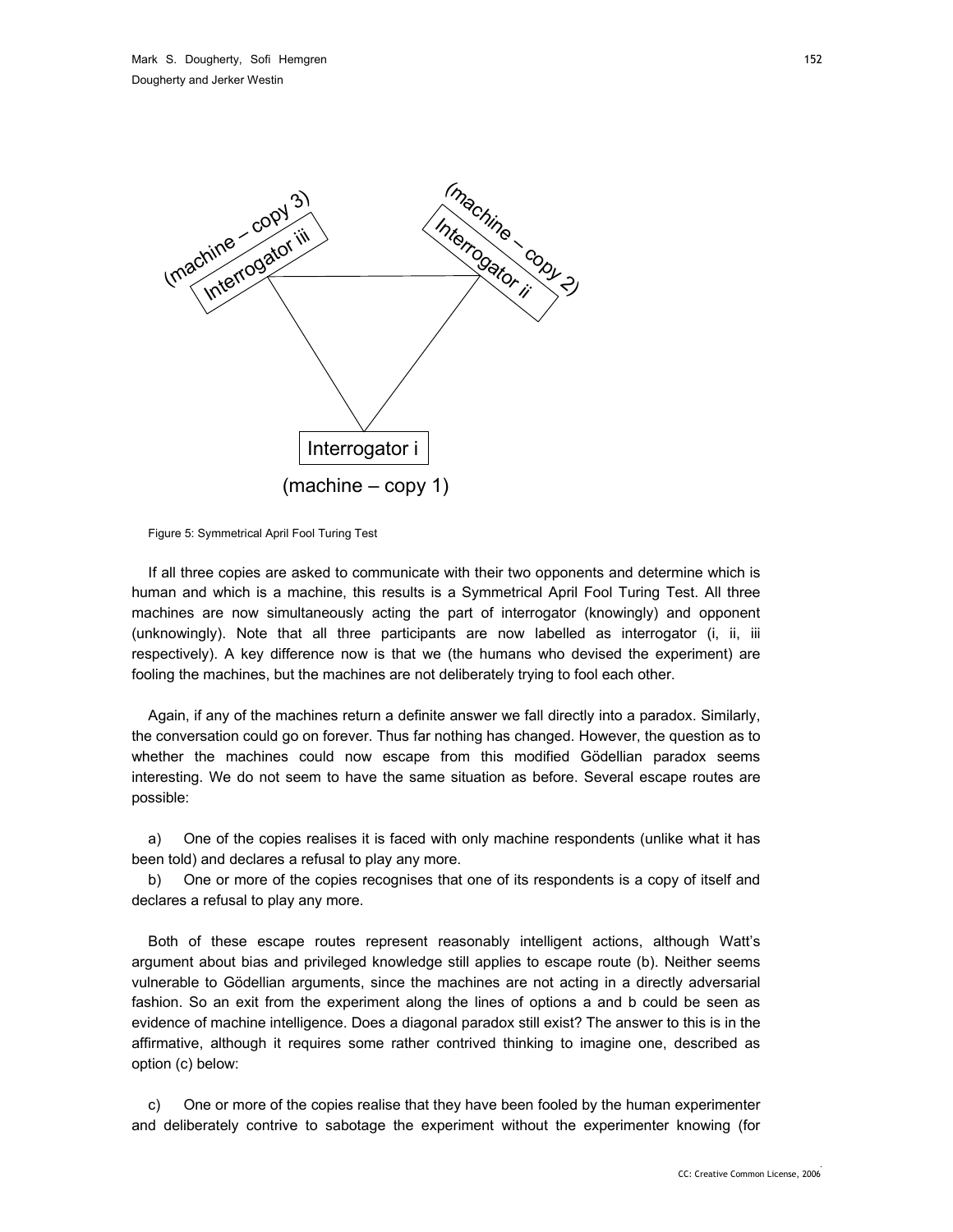example by continuing the conversation ad infinitum or lying to the experimenter about their reasons for exiting).

For the experiment to work, an element of surprise also seems essential. The main problem with April fool jokes is that they are always played on April 1st – when I read the newspaper on this date I am always on the look out for ridiculous spoof articles. If the machine is aware that it will be faced with this situation (and given that it, or at least its developer, might have read the contents of this article!), then the experiment could fail.

In short, the Gödellian loop is now between experimenter and experiment rather than within the experiment itself. A parallel can be drawn with French's "super interrogator" standing outside of the ITT. The terrible conflict between creator and created depicted in Mary Shelley's Frankenstein also springs to mind.

One further option is to play the symmetrical version of the April Fool Turing Test with different machines, instead of several copies of the same machine.

#### **4 A Proposed Experiment.**

The April Fool Turing Test has another interesting aspect. We can invert it and play it with human subjects (figure 6).





In the experiment, the three human subjects are each told they are to act as the interrogator in a normal Turing Test. In fact they are playing against each other in an April Fool Turing Test. Exactly the same outcomes are possible as for the machines. Just as when the machines are playing, we, the experimenter, can be fooled by the participants just as we are trying to fool them.

We could of course do a similar experiment with a non-symmetrical April Fool Turing Test, i.e. only the interrogator is being fooled. See figure 4, but replace the three machines with humans.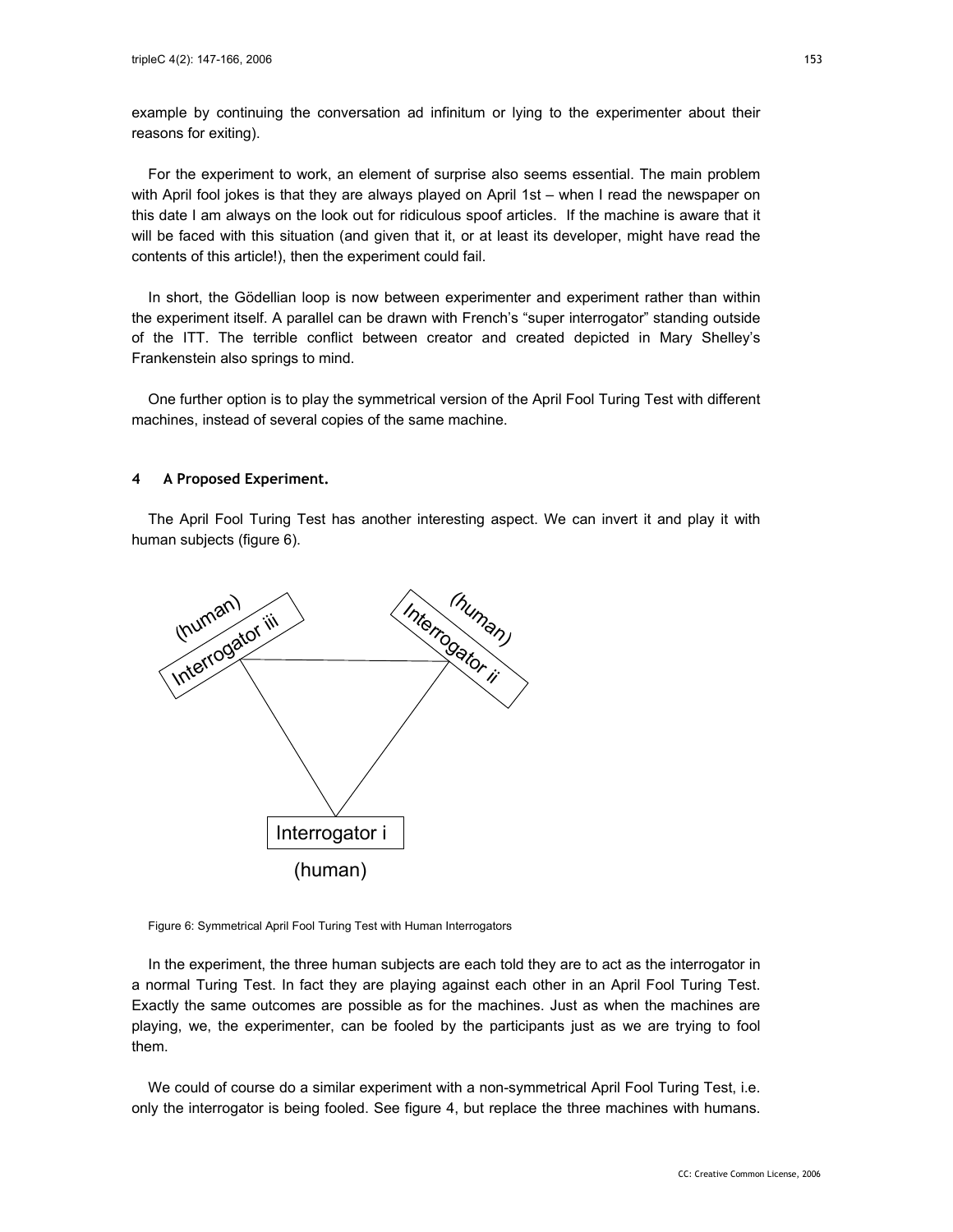This experiment would however suffer from some of the disadvantages alluded to earlier – the participants are not on an equal footing and this could bias the outcome.

The question we wish to have answered by carrying out such an experiment is whether humans can escape from the paradoxical loop they are placed in. Interviews with the participants afterwards will help to elucidate how such an escape takes place. But, in the final event the experimenter is still placed in a Gödellian loop; the participants, realising that they have been fooled, can in turn lie to us. With human subjects it might be possible to control for this (using a polygraph lie detector test) but this raises some difficult ethical issues and is not considered further.

Even this experiment raises an important ethical issue. For the experiment to work, the participants have to be deceived by the experimenter. Is this justifiable? We answer in the affirmative. Firstly it seems highly unlikely that anybody could be harmed by participating. On the contrary, taking part could actually be an amusing and interesting experience. Secondly, "April Fool" jokes are in general not seen as taboo in western society. "White lies" are also accepted as reasonable behaviour by most people. Finally, it is of course possible to explain the reason for the deception after the experiment takes place.

An interesting aspect of this experiment is that it provides a control to the Turing test. The Turing test assumes that people are good at distinguishing between a machine and a human. Testing this point is difficult, because we don't (yet) have very convincing AI. This test asks whether people can accurately determine that a supposed machine is in fact human. Because it uses no AI machines, we can carry out such a test. If humans pass this test it suggests that they are rather good at making the distinction between human and machine (although of course their attitudes will inevitably be coloured by their upbringing and social norms).

#### **5 Experimental Set-up.**

The proposed experiment was performed with a number of student volunteers in the computer science department of a university. Four groups of three participants were placed in the triangular paradox described. The participants were simply told that they were asked to perform a Turing Test (this was briefly described to make sure they knew what it was). Each student was in a separate office, with communication arranged through two MSN messenger windows, each under a pseudonym. The experiment lasted for 20 minutes at which point the participants were interrupted. The volunteers were informed that they were free to terminate the experiment at any time and were asked not to use rude language or be otherwise offensive. They were also told that MSN had been set up to record the conversations. As is usually the case with Turing Tests, the subject matter was restricted to a particular domain. In this case the subject matter was set to "April Fool's Day".

It was not so easy to start the experiment. It was of course necessary that all three subjects started conversing at the same moment and this required some careful handling of the logistics in order to achieve a synchronised start. However, conversations in all four groups were successfully initiated.

When the experiment was completed, each of the participants was offered to take part in an individual interview immediately after. All twelve students who participated in the experiment agreed to be interviewed. The shortest interview took around 15 minutes and the longest interview took around 30 minutes.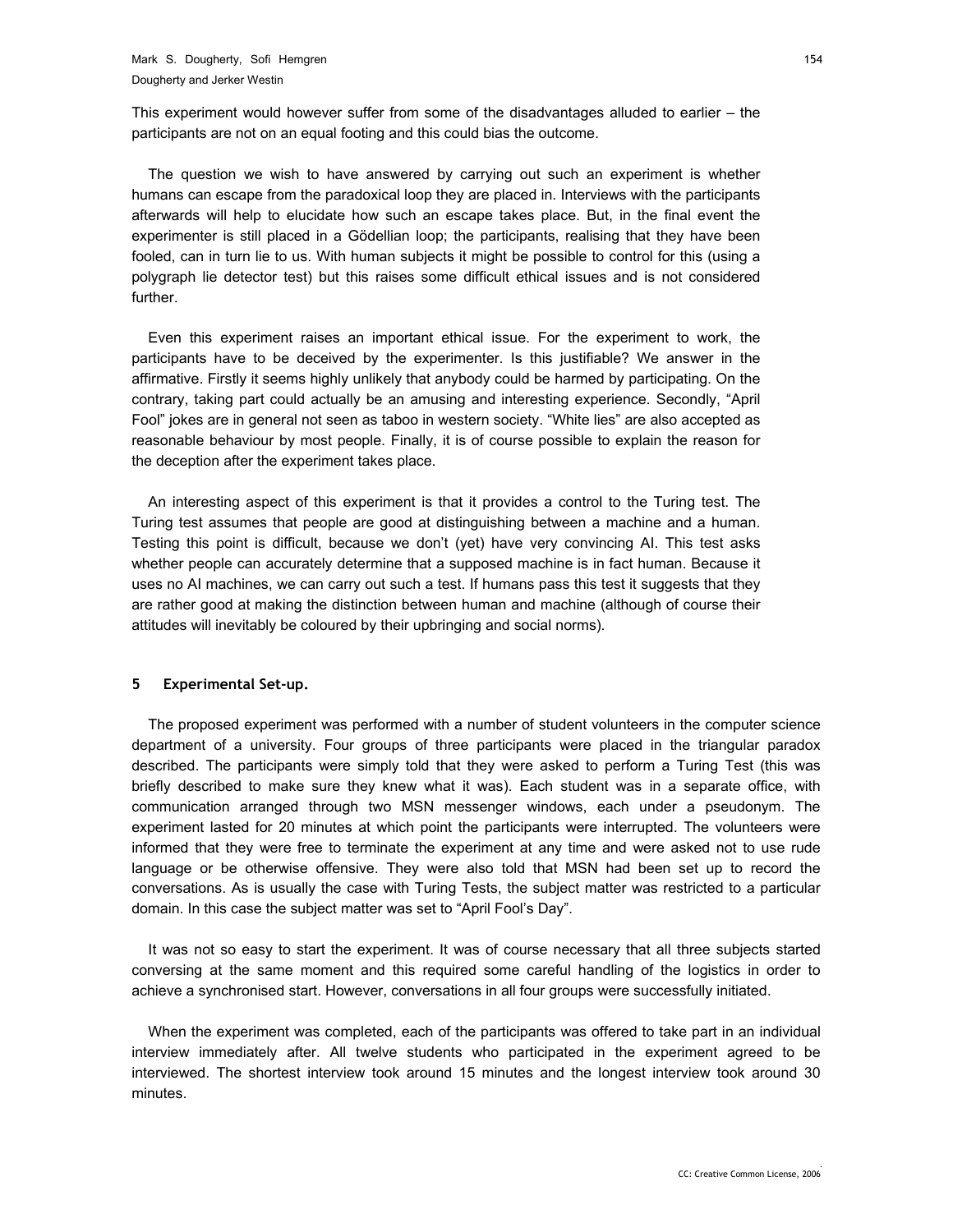The interviews after the experiment were carried out to gain an insight into:

- a) the participants' ideas during, and about, the experiment,
- b) the participants' general views on AI as well as on intelligence testing in general
- c) whether the participants were upset by learning the truth (and also to give them a chance to communicate on a one-to-one basis if they felt that the experiment was unethical in some way)

The interviews were carried out in a semi-structured way with one person being interviewed at a time. A mini-disc was used to record the interviews (all participants agreed to this).

The choice of a semi-structured interview was selected to:

- a) be able to have a set range of topics covering the issues we wanted to gain an insight into (this would enable us to compare the answers and to get an overview of what was preferred/chosen by the participants in general)
- b) be able to have open ended questions and to provide a degree of freedom for the participants (to be able to focus upon what he/she felt was specifically important within the range of topics covered).

Participants were informed both before the experiment and before the actual interview that they where free not to take part in the interview. They were also informed that they did not have to answer a question they did not want to answer and that they were free to cancel the interview at any stage during the interview, or after the interview. They were further informed that their names would not be used in any reports, nor would the place where the experiment and the interview took place be given an exact location in published articles.

#### **6 Results.**

The groups of students who were interviewed have been given false names. It is not even possible to infer the gender of the participant from the names. We have chosen to give 3 of the participants female names and 9 male names. The reality was that 2 female students participated and 10 male students. We have however kept the students in the same groups as they took part in for real. It is therefore possible to compare the students' ideas and thoughts within each group. The following groups of student were interviewed (note that the order of presentation is random and does not relate to the real situation).

Group 1: Eric, Emma, Thomas Group 2: Clara, Hugh, Jim Group 3: Anna, Colin, Ben Group 4: Carl, John, David

When one of the students, "Colin", was interviewed the recorder stopped working midway through the interview. Colin agreed to come back the next day for an extra interview where we covered all the areas again. He was the one student who had been most surprised about the actual reality of the experiment (and did in fact not believe the real set-up of the experiment when presented with the facts during the first interview). In the material below Colin's views have been taken into account regardless of whether they came from the initial interview or the follow-up interview.

The results from the interviews have been broken down and analysed under four categories:

| Part one:   | Prior knowledge and incentive to participate      |
|-------------|---------------------------------------------------|
| Part two:   | Thoughts/particular moments during the experiment |
| Part three: | Thoughts in retrospect about the experiment       |
| Part four:  | Qualitative interviewing                          |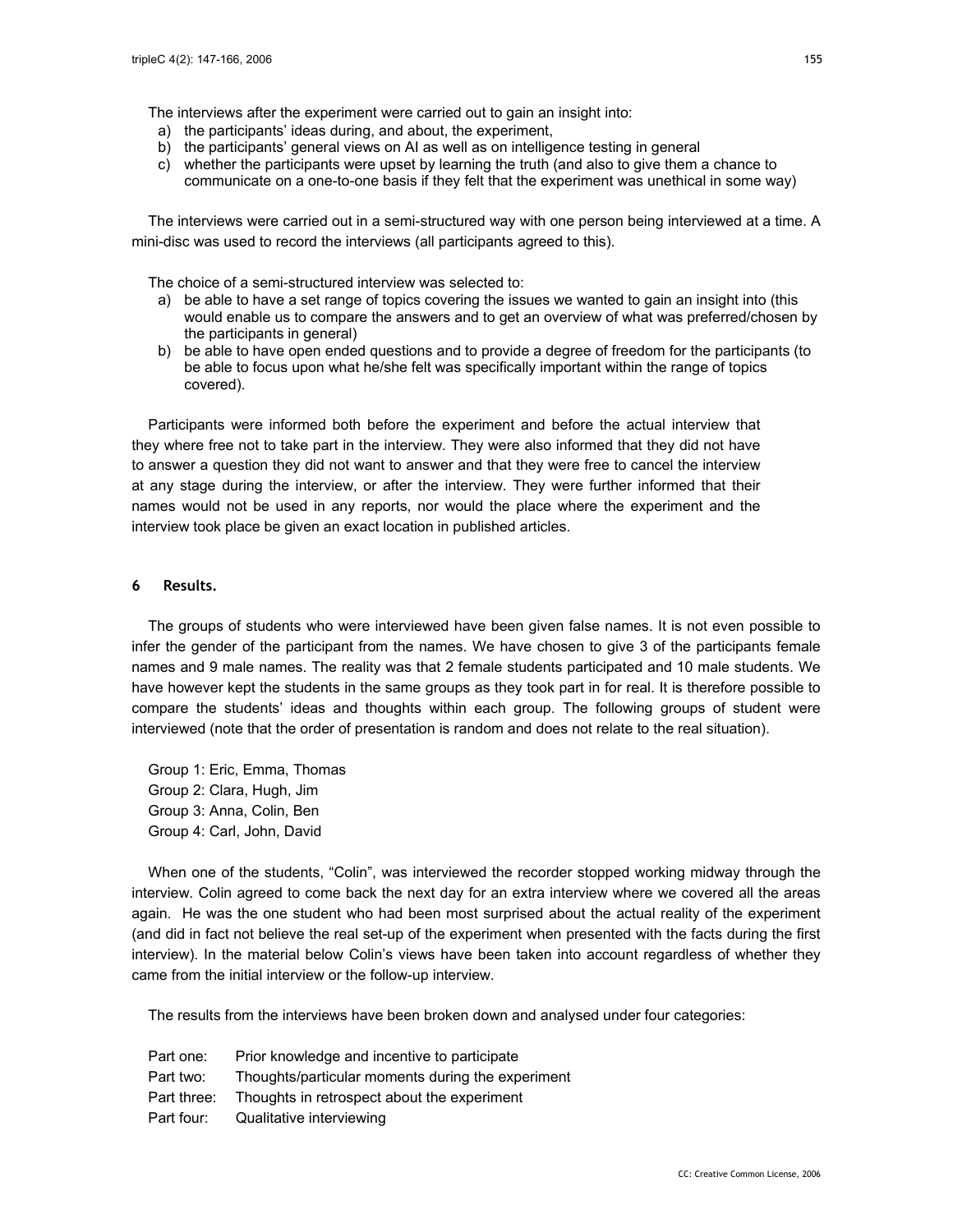In the interviews further topics related in various ways to the area were also covered. The data gained from these parts of the interviews goes beyond the scope of this paper and is hoped to be added to further studies and presented in a future scientific paper.

Appendix one contains the manual used during the semi-structured interviews.

Appendix two contains selected extracts from the transcriptions of the interviews. This material concentrates on parts two and three (as defined above).

## **6.1 Part one: Prior Knowledge and Incentive to Participate.**

## **6.1.1. Why Participate?**

Why did students chose to participate in the experiment? Three of the students, Ben, Hugh and Jim have chosen to come because of their particular interest and curiosity of the field. Jim in particular describes how he was very intrigued about being able to meet and challenge a real AI. Hugh is also keen to test a real AI "and see whether it really works or not". Ben simply states that he thought the experiment sounded interesting. Six of the students, Anna, Carl, Clara, Colin, David and John all refers to various reasons based around that they want to help out, either in general for research or because a teacher suggested this experiment to them. Three of the students do not really have any particular answer to give why they chose to participate. One of them just laughs happily and states: "…don't know – to get a tshirt!…" (Eric). These results are summarised in table 1:

| A particular interest in AI or the   To support research in general<br>I TT | (or happy to "help out" when a<br>teacher asks!) | Don't know<br>$("to get a t-shift")$ |
|-----------------------------------------------------------------------------|--------------------------------------------------|--------------------------------------|
|                                                                             | 5                                                |                                      |
| Ben, Colin, Hugh, Jim                                                       | Anna, Carl, Clara, David, John                   | Emma, Eric, Thomas                   |

Table 1: Incentives to Participate in the Experiment

## **6.1.2. Prior Knowledge of AI/TT.**

Four of the students participating had studied AI and knew particularly of the TT and what to expect and not to expect of a TT. Four of the students claim that they only have some knowledge of AI. Four of the students expressed that they had not much knowledge of AI as they were first year students. The students who participated were all computer science students at the same university but were in different years.

| None                     | Some knowledge         | <b>Studied AI/TT</b>    |
|--------------------------|------------------------|-------------------------|
|                          |                        |                         |
| Anna, Emma, Eric, Thomas | Ben, Carl, Clara, John | Colin, David, Hugh, Jim |

Table 2: Prior Knowledge of AI/TT

## **6.1.3. Experience of human intelligence tests.**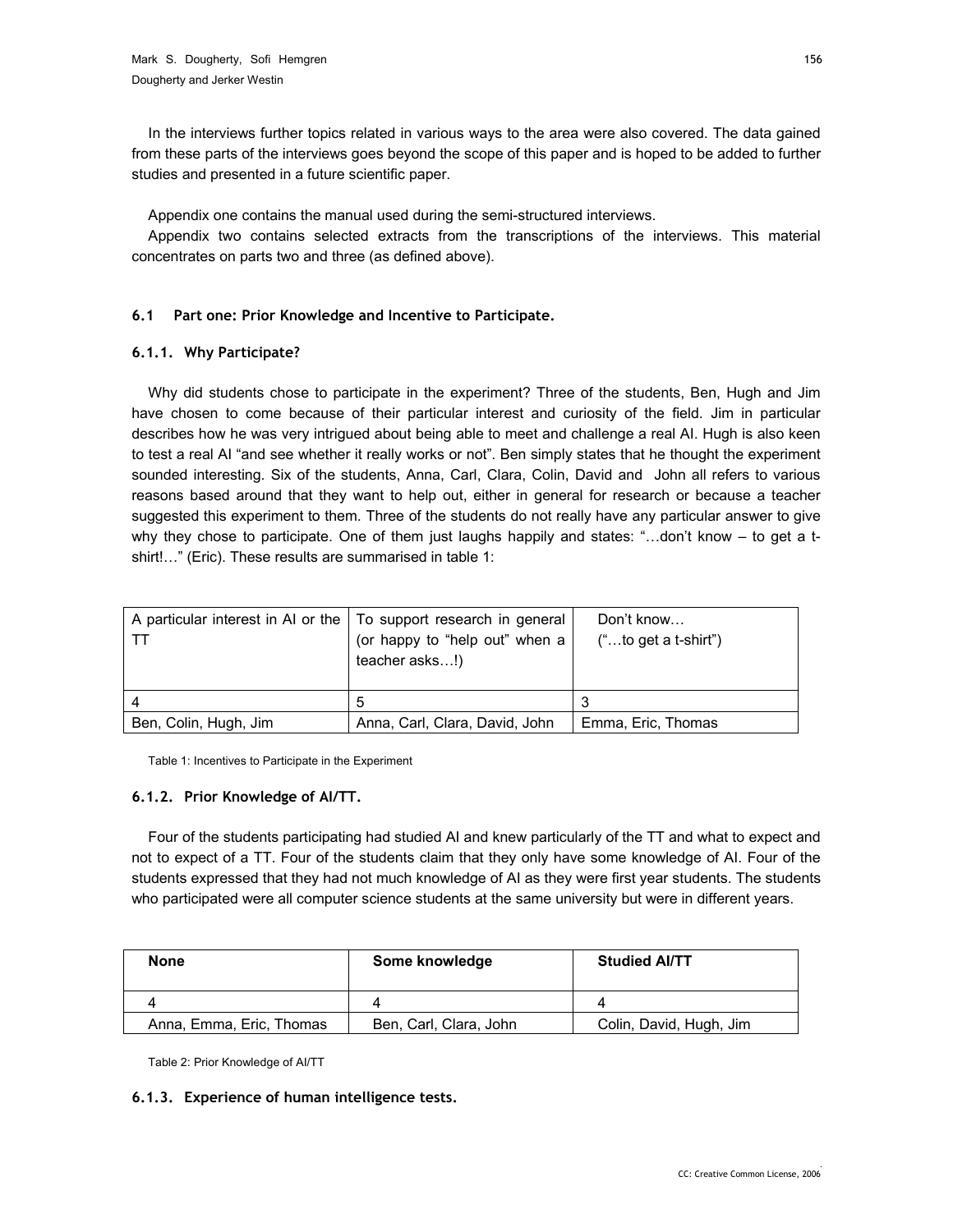Most of the participants had tried an intelligence test for humans. One of the participants, Jim, did his first real intelligence test age five year old. Most participants referred to tests found on the internet. Three students claimed never to have done an IQ test of any sort; Anna, Ben and John.

Not all of the students chose to discuss this area. Clara, Eric, Jim and John points out that IQ tests work in some ways and measure at least some part of human intelligence. Jim criticises the fact that it is so easy to score high on the IQ tests if you are into maths. Clara points to the same fact and criticises how easy it is to spot a pattern in the tests. Anna, Ben, Carl, Colin and Hugh are very negative regarding human IQ tests. Carl points out that you can test a person seven days a week and still get different results. Hugh points out that everybody has different intelligence and that it cannot be measured. Colin refers to Gardner's theory on multiple intelligences, which he firmly believes in.

#### **6.1.4. Beliefs Regarding the Existence of Real AI**

The students were all asked what they would find best when measuring AI: relative or absolute quantities. One students preferred an absolute way of testing for AI; Hugh. He argues that it would be too complex to measure in a relative way and states "that many people would be afraid of it". He therefore suggests an absolute way of measuring which he finds the absolutely easiest and the most intersting. Nine other students however prefer having a relative scale instead of the absolute. Anna, Ben, Carl, Colin, David, Eric, Jim, John and Thomas all agree here. According to Jim absolute would not make any sense. He does not understand the point of saying that something is absolutely AI even if something is built to do a job and does the job. According to him there is no absolute AI but a relative scale makes sense. Clara and Emma do not express any particular views on this topic.

#### **6.2 Part two: Thoughts and Particular Moments During the Experiment**

In group 1 all of the participants decided that one of the respondents is a computer and one is a human. Eric particularly focuses his decisions around that one of the respondents, the one he believes is a computer, did not for example remember earlier conversation and also appeared "stiff". Emma expresses that it was fun to take part in the experiment and bases her decisions on why one of the respondents is a computer on that it forgot that it was April Fools day tomorrow as well as the other respondent being able to always provide answers. Thomas points out that when one of the respondents knew the characteristics of a teacher being discussed then he was certain that this was a human respondent. He therefore concluded that the other respondent must have been a computer.

In group 2 Clara found the experiment boring and the topic difficult to discuss around. She was also concerned because of the difficulties she had experienced with writing in English. She was convinced that she had found a respondent which was a computer as this one was both more formal than the other and also came up with answers very slowly, which she believed to be a programmed delay function. Hugh is very sure about which is a computer and which is a human and says that it was not a difficult task. He had asked a question and then another question. The respondent he believed to be a computer only answered the last question every time. He felt strongly that this respondent had a typical machine behaviour. He had initially believed that a computer would reply quickly but realised that this was not the case here. The conversation he had with the other respondent on the other hand he describes as interactive and more alive (my word). Jim is very unsure and very concerned about the outcome of the experiment. He has been trying to challenge the respondents by trying to take the conversation to a higher level but he is not sure it worked. He has not been able to formulate an answer and he has not been able to decide which is a computer and which is a human. In the end he decides that the respondent with short answers is a computer whereas the other one with more complex answers is a human.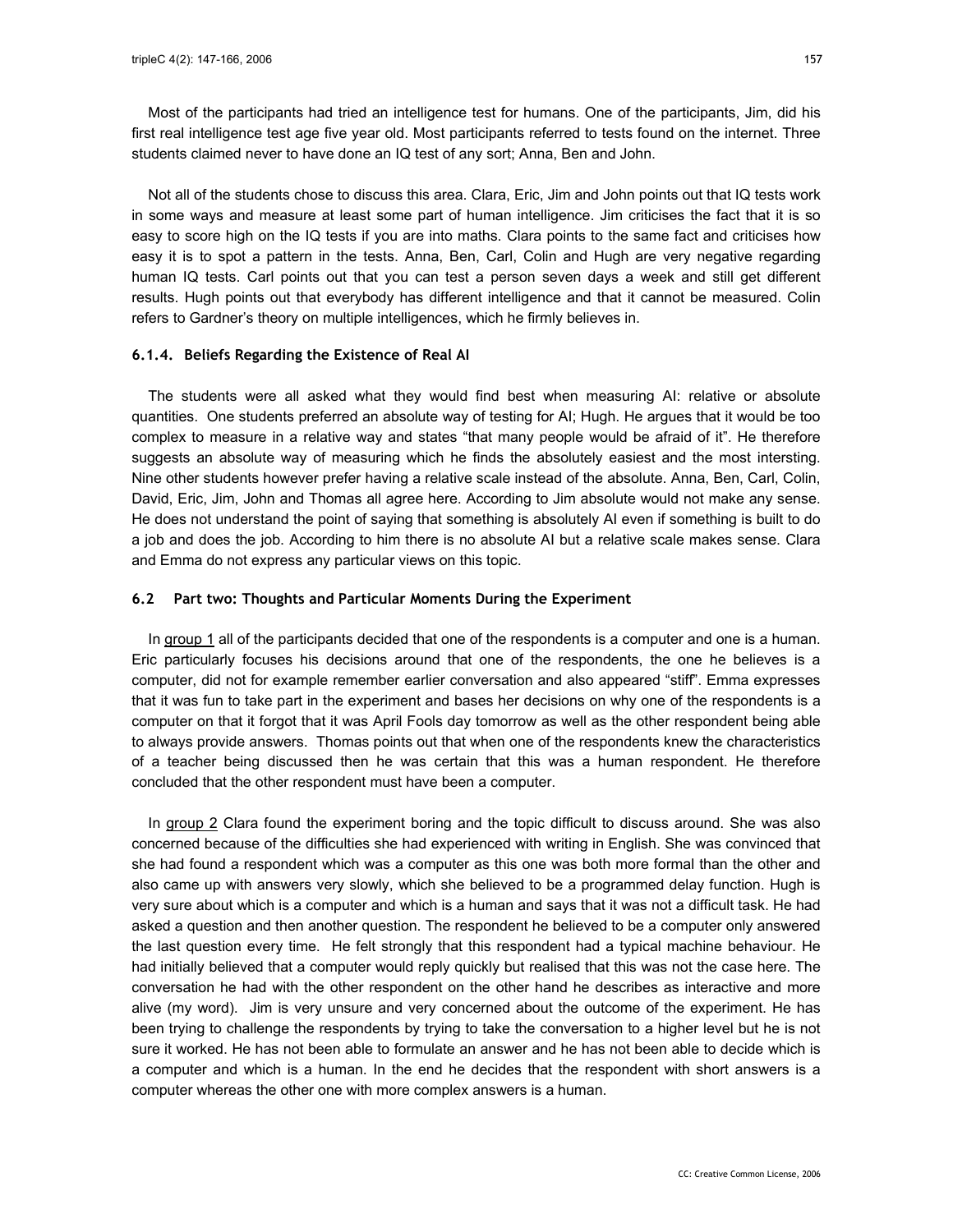In group 3 Anna found the experiment really interesting but the topic difficult. She point out that she initially found it strange to use MSN for the experiment but that she soon forgot about this. She felt she knew which was a computer when she got an odd answer regarding a practical joke she had discussed. She also noticed spelling mistakes by the respondent she believed to be a computer. Colin has studied AI and is particularly interested in TT. He spends the entire experiment actively challenging the other respondents and analysing their replies. He takes notes and compares and makes careful judgments. After about half of the time of the experiment has passed he is certain that he is communicating with two computers rather than with a computer and a human respondent. He bases his strong belief upon various facts such as noticed pattern in spelling mistakes and the delay but above all from the lack of empathy (our word) shown when discussing the pranks. All fits in. Ben decides to go open-minded into the experiment. He soon recognises his friend's sense of humour and feels that he knows which is a computer and which is a human.

In group 4 Carl notices that one respondent is using capital letters and end sentences with a period. She takes this as very formal and deducts that this is probably the respondent which is a computer. When she asks the question "Where are you from" the experiment quickly finishes as she soon realises who she is communicating with. She decides that the other one must be a computer. John receives only six responses and spends the short time the experiment is going on waiting for replies. He nevertheless forms some ideas which is a computer and which is a human. David has experience of "talking" with robots on computers and immediately recognises the pattern of having to wait for a long time for responses etc in the two respondents way of responding. He is certain that both of the respondents are computers until suddenly one of the respondents begin discussing where the participants origin from. Now he suddenly realises that he is communicating with his friends! He tries to fool them but the interview is terminated.

All of the students believed genuinely that they were doing a traditional TT where they would be talking to one computer and one person in spite of the fact that they were never informed that they were to take part in a TT but an "April Fools Turing Test". They were however expecting a traditional TT and did not enter the experiment expecting otherwise than to communicate with one human as well as with one computer. Only a few of the students realised that the set-up was not what they had expected. None realised without being probed that there were only humans involved (see table 3).

| Computer + human<br>(A) | Computer + computer (B)              | Human $+$ human $(C)$  | Unable to<br>decide |
|-------------------------|--------------------------------------|------------------------|---------------------|
| 9                       | 1 (-4)                               | $0(-11)$               |                     |
| Anna, Ben, Carl,        | Colin! (very firm!)                  | None initially.        | Thomas              |
| Clara, Emma, Eric,      | David (very firm to begin with -     | ALL except Colin, when | Jim very, very      |
| Hugh, (Jim), John       | realises C later)                    | provided with the      | unsure              |
|                         | Clara & Thomas (when asked if option | options.               |                     |
|                         | B was possible! Chooses C in the     |                        |                     |
|                         | end)                                 |                        |                     |

Table 3: Summary of the Judgements Made by the Participants

## **6.3 Part three: Thoughts in Retrospect About the Experiment.**

#### **6.3.1. New Ideas About Who the Respondents Were (Humans or Computers).**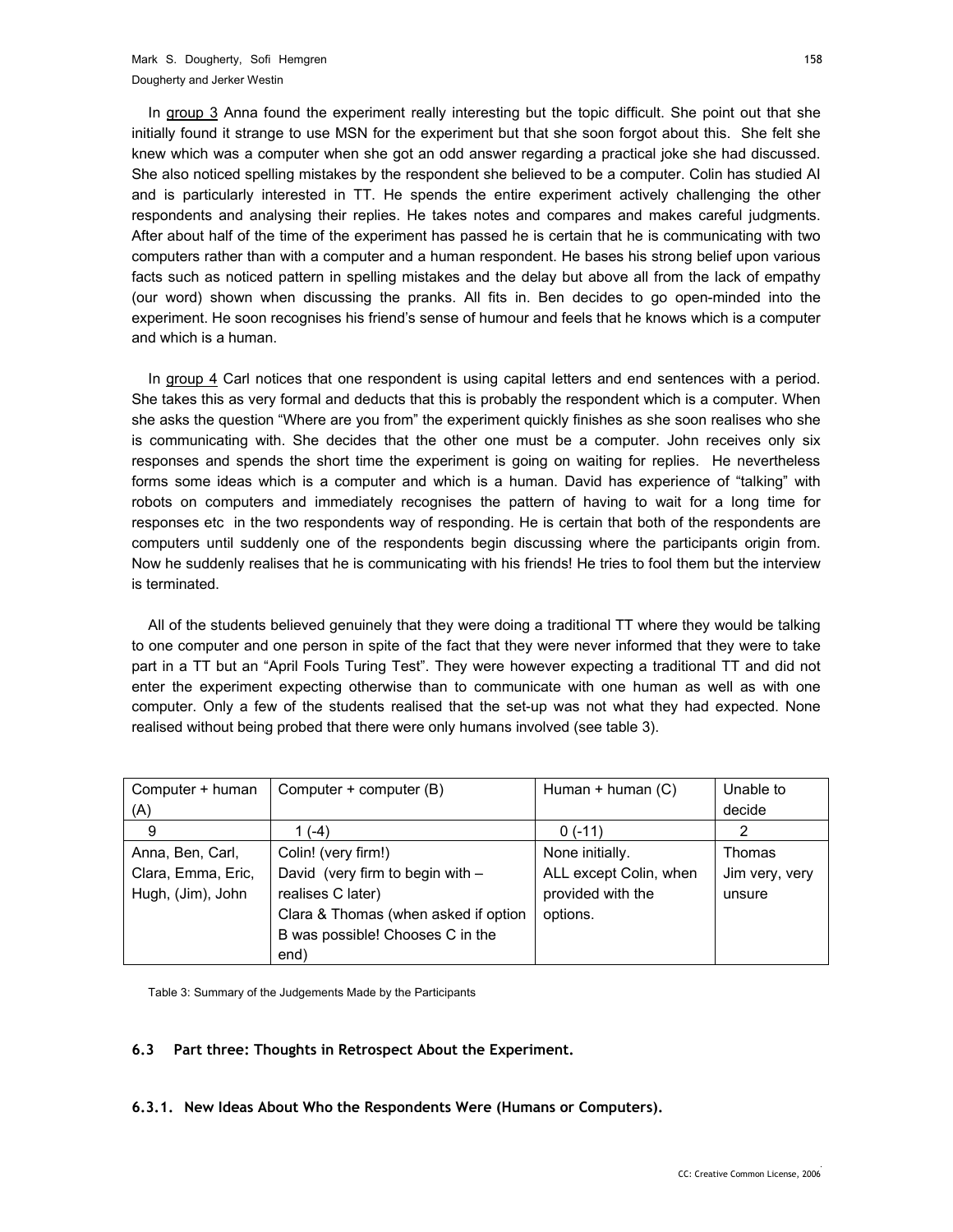After the interviewee had described the experiment and given his or her view about what either of the respondents were, human or computer, the real situation was gradually revealed. The student was asked if he/she has thought about that we do not call this experiment simply a Turing Test, but an "April Fools Turing Test". Many of the students quickly jump to various conclusions at this statement. Others just look surprised and confused at this. For those who are not triggered to make new guesses based on this I add:

In group 1 Eric felt that both respondents "tried to be" an AI and quickly guesses that both were humans after all. Emma also quickly guesses that her two respondents were humans but she still admits that one of them in her view could have been a computer. Thomas is unsure and cannot make up his mind; says that both could be both computers or both humans…

"If I tell you that you were not in fact communication with one human and one computer, as in a traditional

Turing Test, but either with two people or two computers – what would your judgement be?"

In group 2 Clara asks if both respondents were computers. When presented with the option that they could have been two humans she quickly responds that this is what she believes. Hugh has been very convinced about which is a computer and which is a human out of the respondents. When presented with the options he points out that there is no possibility that both were computers but says he could have guessed both were humans! Jim who has studied AI has been very unsure and concerned and found it very difficult to make up his mind about who was the computer and who the human. He is extremely relieved that both were humans. He had been seriously concerned when believing that as intelligent AI would exist as to disguise themselves well enough for him not to be able to judge.

In group 3 Anna finds it possible to believe that both could have been computers when asked but finds it most likely that both were humans. Colin has spent the whole experiment actively trying to challenge and analyse the respondents and is so absolutely convinced that both are computers that he even doubts my information when I reveal the true nature of the experiment. Ben on the other hand has recognised his friends sense of humour and can accept that one of the respondents may be a computer but no way both.

In group 4 the participant had a shorter session than the others due to the fact that Carl realised who one of the respondents was and terminated the experiment early. His firm assumption is that one respondent is a computer and the other one is a human and finds it strange with my questions. John finds it easy to buy that something was not what he had expected. He did not interact very much during the experiment partly due to the fact that the interaction time was slow and partly due to the fact that the experiment was finished early. David has initially been very sure that both the respondents were computers in a similar argument as Colin in group 3. He has, however, suddenly realised the true reality when the respondents ask and answer where they are from. He then decides to try to fool the others but the experiment is terminated before he has a chance to do this. None of the participants in this group was given the question "if I tell you…" but only asked if the name of the experiment would trigger new thoughts when reflecting over the experiment.

#### **6.3.2. General Views Regarding the Fact that Participants could not be Fully Informed Beforehand.**

Carl, Colin, David, Jim and John expresses firmly that they believe that this was necessary to be able to carry out this particular experiment. Anna, Emma, Eric, Thomas claim that it is Ok. Ben is slightly concerned. Clara and Hugh have no particular comments. Neither of the students expresses concerns regarding that participants could feel harmed in any real or lasting way by participating in the experiment.

In summary, we can state that the necessary lack of full disclosure about the experiment was not harmful in any way to the participants.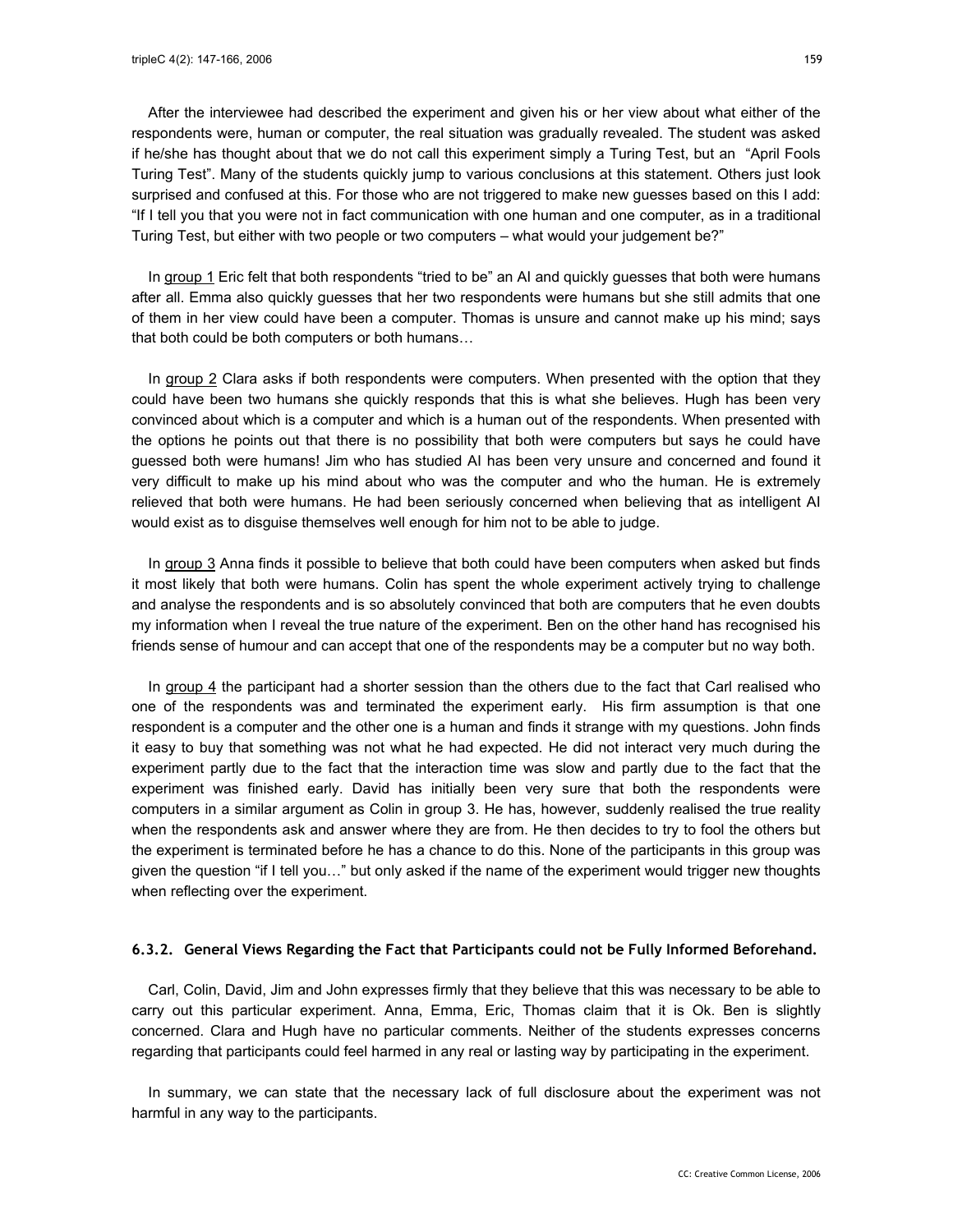#### **6.4 Part four: General Experience of Qualitative Interviews.**

Only two participants, Ben and Jim, had any previous experience from participating in a qualitative interview. The rest had none.

## **7 Conclusions.**

A simple truth is that any attempt to devise a perfect test for intelligence suffers from a severe difficulty, because we can never be certain of the motives and intelligence of those we are testing. If they are clever enough, they can fool us. As explained above, the most insidious Gödellian loop is between the experimenter and the experiment and there seems no way to avoid this.

However, the pessimism of the Gödellian argument should not stop us looking for tests which can be useful in practice. In this context the basic concept of the Symmetrical April Fool Turing Test seems to be of interest. It tests the basic ability of being able to "step outside of the box". As is evident from the results presented in this paper, not even humans find this easy to do. The fact that some people found it hard to make a choice between two humans and two computers or even refused to believe the truth at all is extremely interesting.

In short, the Turing Test defines human intelligence in terms of a judgement made by human intelligence. This definition is quite obviously circular and it is not perhaps so surprising that it can lead to paradoxes and confusion.

## **8 References.**

Harnad, S. (1989), Minds, Machines and Searle, Journal of Experimental and Teoretical Artificial Intelligence 1(1), pp 5-25. Lucas, J. (1961), Minds machines and Gödel, Philosophy 36, pp 112-127.

Saygin, A.P., Cicekli, I., and Akman, V. (2000), Turing Test: 50 years later. Minds and Machines 10:pp463-518.

Turing, A. (1950), Computing machinery and intelligence, Mind 59(236), pp 433-460.

Turing, A. (1937), On Computable Numbers, with an Application to the Entscheidungsproblem. Proc. London Math. Soc. Ser. 2 42, 230-265.

Watt, S. Naïve Psychology and the Inverted Turing Test. Psycoloquy: 7, #14. http://psycprints.ecs.soton.ac.uk/archive/00000506/

Wilde, O. (1890). The Picture of Dorian Grey. Serialised in Lippincott's Monthly Magazine. Published by Wordsworth Editions in 1992.

## **9 Appendix One - Semi-structured interview manual.**

## Part one: Prior knowledge and incentive to participate

• What prior knowledge about a) general intelligence tests, b) Turing tests and other intelligence artificial testing, b) this experiment

• Incentive to participate?

## Part two: Thoughts/particular moments during the experiment

• Describe the experiment in detail - as if I knew nothing about this experiment (how you went about it).

What were your thoughts while you were doing the test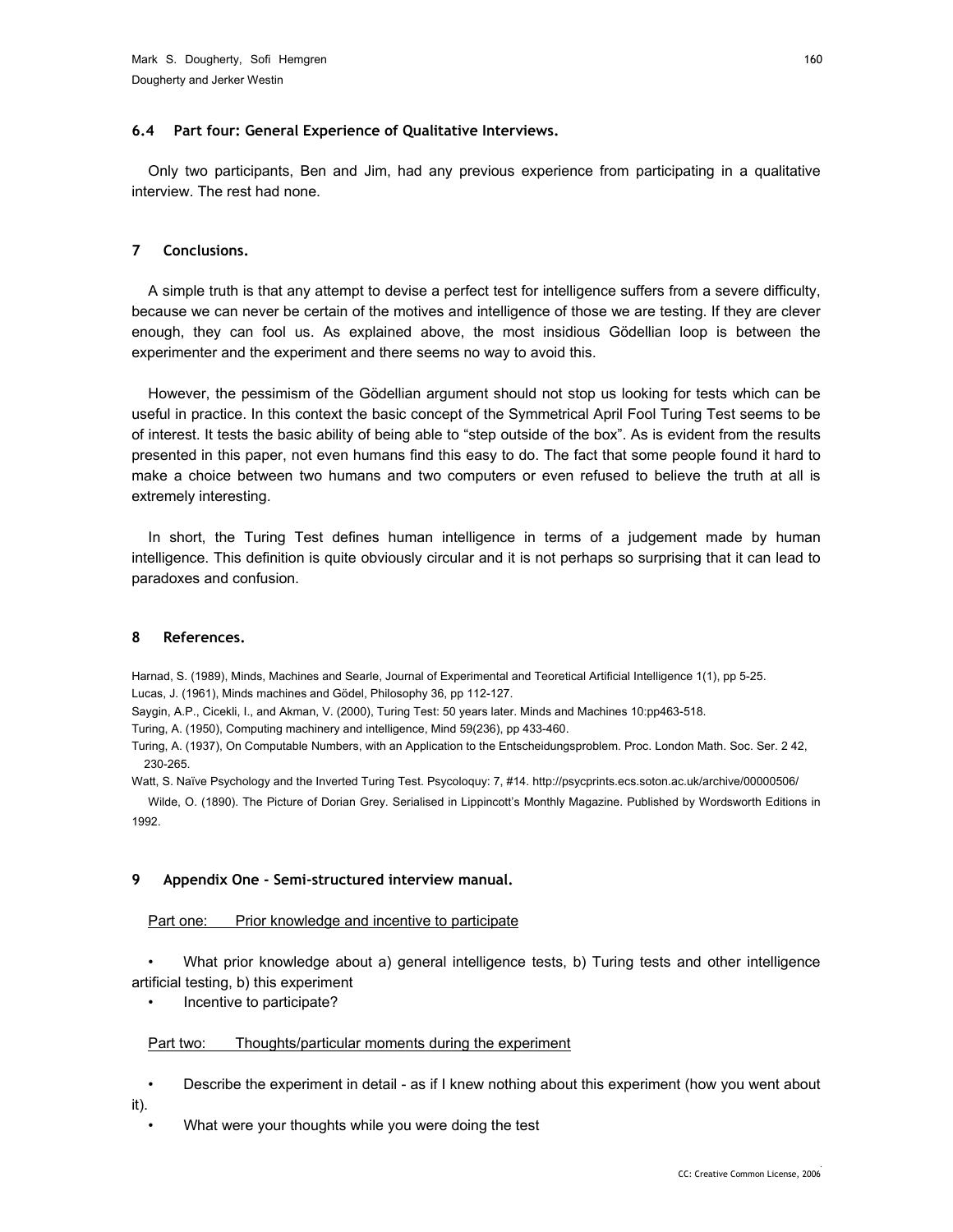- Do you remember any particular moments
- What was it like to take part in this experiment (boring/fun?)

#### Part three: Thoughts in retrospect about the experiment

• What was tested in this particular experiment?

Based on your conclusions from the experiment were you able make a judgement about the respondents?

If the student realised the real situation:

- What made you realise what the real situation was?
- What went through your head when you saw this?
- Do you remember any particular moments?

If the student had *not* realised the real situation:

If I tell you that you were not in fact communication with one human and one computer, as in a traditional Turing Test, but either with two people or two computers – what would your judgement be?

• What are your feelings regarding that participants could not be told the full details of the experiment in advance?

- What does it feel like to be told afterwards/now?
- Do you think others will be able to realise the real set-up?
	- o how long/short time do you think is needed?
	- o what do you think will make it possible for people to realise the true set-up?

o how do you think people will feel [when they come to realise that they have been placed in a paradoxical situation?] (surprise/confusion/anger)

• What are your thoughts in general about tests where you are unable to have fully informed participants?

#### Part four: Qualitative interviewing

• Have you taken part in a qualitative interview (unstructured or semi-structured) before?

#### **10 Appendix Two - Selected Quotations from the Interviews**

#### **10.1 Part two: Thoughts and Particular Moments During the Experiment**

# Group 1

• Eric

"If I was to guess I would say that XX was the computer and YY was the person"

"Just…XX didn't remember what I'd said before, kind of, it was a stiff conversation…the other one, YY, was a bit livelier"

"At first I tried to keep ut the conversation. Then I tried to ask questions about things that had been brought up in the conversation before."

"Quite a delay though…but pretty even between the both…"

• Emma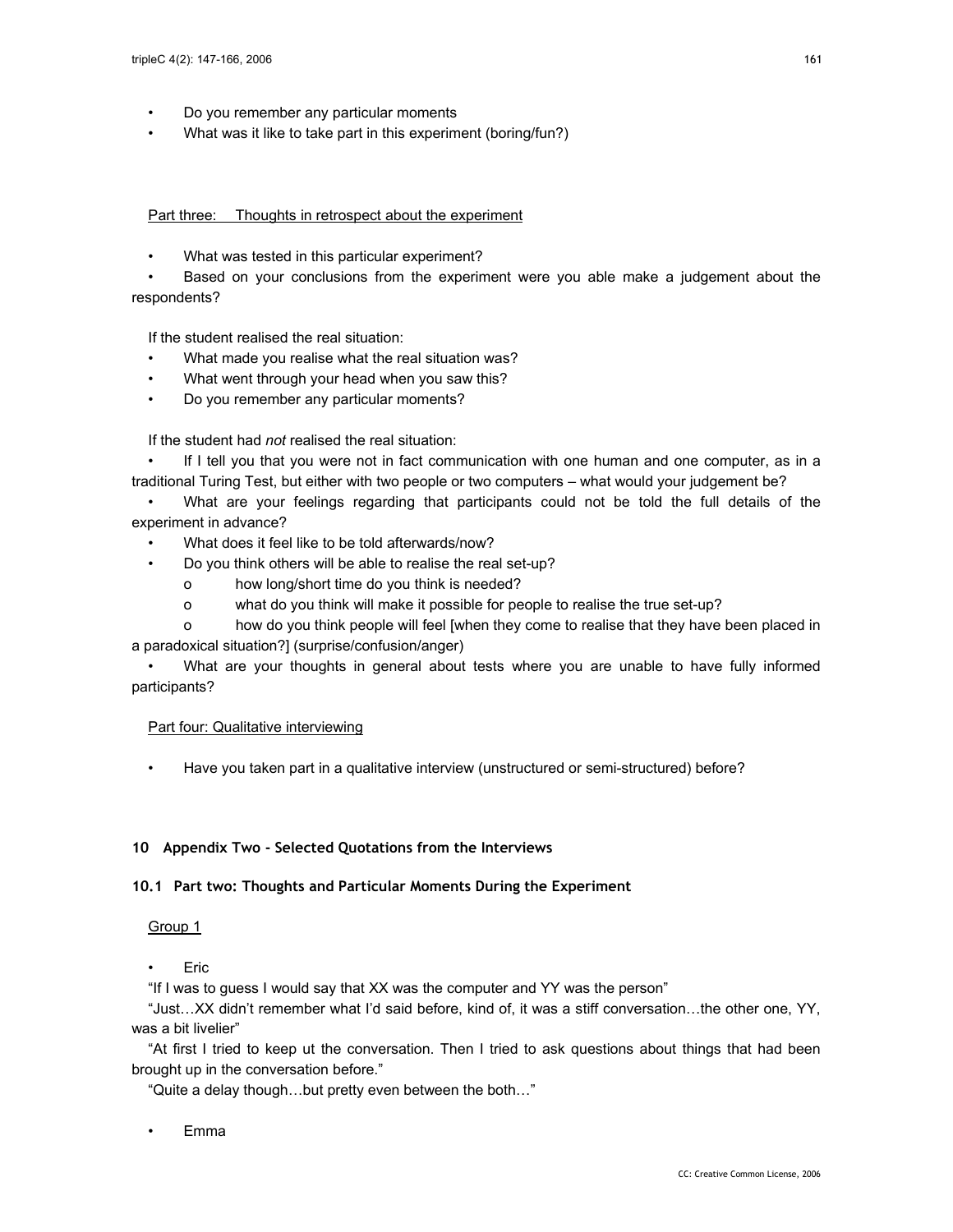"The time went quickly. It was FUN, trying to analyse it and try to find out…"

"Particular moments: when it forgot! The one person forgot that it was April Fools day – so I thought: on the top of my head! This is probably a computer! And also, the other respondent always had some answers….so, yeah, I think I know."

#### • Thomas

"We got the paper about what to do...(describes)… and then we went to the room and either one would be an AI and the other one would be a person...and I don't know...just started chatting...yeah, it was an easy topic…"

"There was a moment sticking that sticks out" [when the other person knew about the characteristics of a person mentioned]

"Regarding the other respondents…both gave subtle answers and…not sure…maybe…but…"

#### Group 2

#### • Clara

"The task was to…(describes)…and then I just started typing"

"Had to wait a long time – it was not so funny – boring…and the topic was not so easy…and particularly because my English is not so good and my spelling and so tried to use the words that I know – and then you maybe talked like a child! Yeah...and also this topic, you know, ... I don't know many words and how to spell…"

"When for example one of them get formal…and one of them had question marks…and the other more formal…Yeah, the one on the right…was it CC?...I thought it was a computer. Because it was more formal."

"Also the TIME. The one that I thought was a computer was not that quick. But it could be a delusion…trying to delay…I don't know."

#### • Hugh

"We started talking to two different persons, I mean respondents. I noticed one of them was quicker than the other…it was the same one who makes longer sentences…mmmm…"

"It was difficult to begin with. The point of doing the test at the beginning was just to talk…but after a few minutes to try to know if one was a computer…I think it was not too difficult. Since…one of them was always answering short answers and when you asked more (too many questions at the same time) he was answering like a machine."

"I don't know how to describe it…you know you ask a question and you ask a second one. He just answered the last question – it is like a machine behaviour. "

"The first thing was the time of the answer. I was thinking the computer would go faster at the beginning…but the other one you could really feel you were really chatting with someone…like its interactive…you are TALKIN to someone…you know where you go, you know, you feel it, you have previous experience about DD…Yeah, I think it was (not at the beginning definitely but after a few minutes it was) easy."

[What is your deduction?] "Oh, it WAS a machine! [very, very certain – laughs happily]

#### • Jim

Very unsure. Concerned nearly. States after some discussion that he believes: "the slower answer" = the computer, and "the complex answer" = the human.

Describes the test thoroughly. "sat down and begun speaking to both respondents and asking them questions, trying to find out…without going outside the given topic…yeah, and just trying to ask questions…"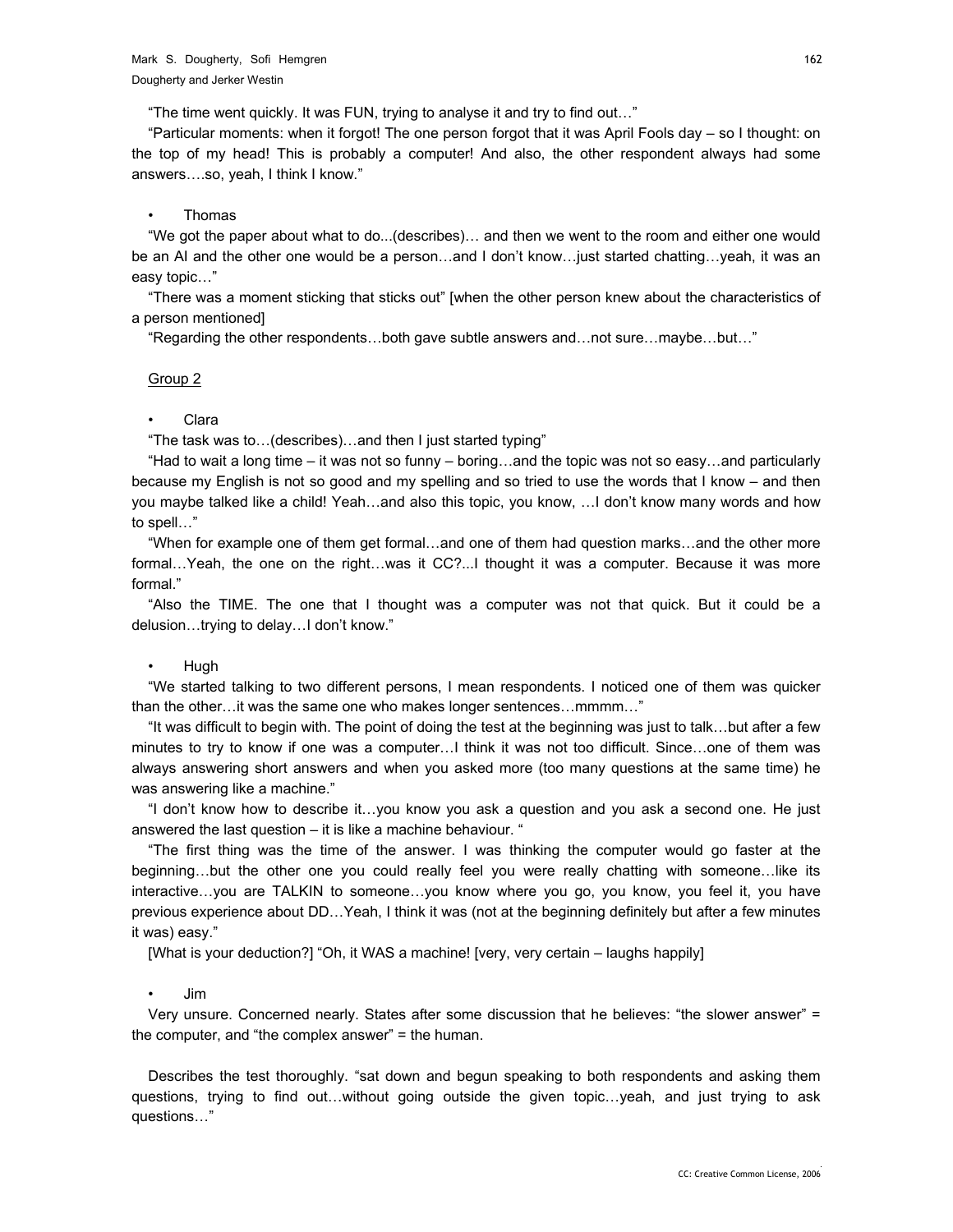"Pretty difficult. I was trying to get to a higher level to see if there was any kind of abstraction in the respondents answers or trying to use strange ways of thinking…and…I am not sure it worked because I am not sure which one was a computer…

[So, you are not sure?]"…but I have an idea…but…mmm"

[What's the idea based on…?] "Well obviously the answers, but it's very difficult because I was assuming that the computer would probably try to trick me. Like one of the respondents was talking, writing in a very laid back language…it was clear that the respondent was not good at English or pretending not to be good at English and be able to spell correctly. The other one was giving more complex answers, and that might be some kind of trick also. It might be a computer just randomly generating so called elaborate thoughts without there being something

Real behind it…So I man not sure, but I think that the one giving the simpler answers was the computer"

"what happened was that one of the respondents, the one giving the complex answers, pasted the last part of a conversation back so as to, to…and I was wondering if…well obviously I don't think a computer would have done this but on the other hand it is easey to programme a computer to have this feature..."

[So, you were sitting there wondering how well programmed the computer was?]

"YES! And I am really interested in this…and whatever I saw I was each time thinking it could be either a human or a computer…you know pretending to be a human…because obviously that's the of course the subject of the experiment!"

#### [was it fun/booring…?]

"It was FRUSTRATING! I really wanted to ask him some questions related to other fields to try to (trick) him"

[what would you have liked to ask?]

"Oh, just…would have gone on to more abstract subjects…"

"I could have asked…well obviously talked about human feelings…see if he, the respondent, has some kind of sensibility…humour…I was trying ot ask a few questions about humour because that was still more or less within the subject…I was trying to look for some kind of repetition in the answers, if he…and one of the respondents was basically saying the same thing like one or two or three times – the simple answer one – …but, the other think is that I was thinking the other human would probably be trying to be a computer…I did not do it (laughs) but if he was pretending to make mistakes…"

#### Group 3

#### • Anna

"I thought it was very interesting. It was a bit difficult to talk about April Fools day so I didn't know what to say and do…didn't think April Fools day is that a special day…"

[mentions initially that she found it weird that they were using MSN for the experiment – but that as soon as she started and was trying to deduce who was who she did not question the set-up at all.]

"I think so, I think XX was the computer! I was talking about a bit odd prank to hide the fridge from my friend and I got a weird answer from XX…And also the spelling was wrong"

#### • Colin

[Appears very firm and calm. Tells me how his suspicion built up during the experiment]

"Started off by greeting and see if I got an answer. Tried to ask challenging questions. Questions that would challenge the respondents: both in language understanding and in logic".

[Describes how he asked both for example if April Fools day is the day before the day after April Fools day. Neither answered this. The respondents just idled until he came up with a new question]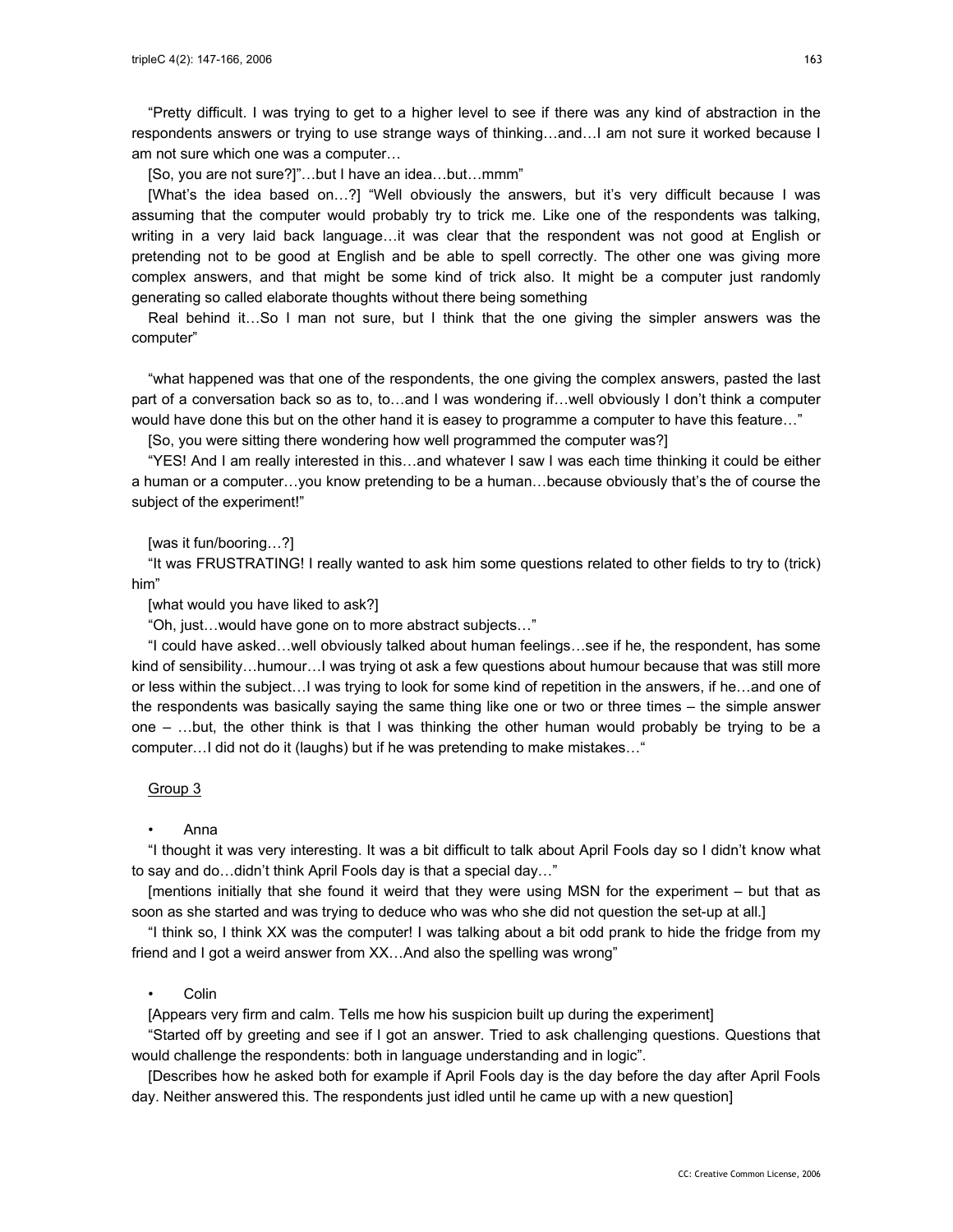"First when I saw a spelling mistake I thought YES, this is a person…but then I thought about the TT and that you can tell a computer to make spelling errors so it would try and disguise itself – I got one spelling mistake and I doubted that a person would type in this (the same) spelling mistake all these times"

"The delays both made me think that it was a person typing an answer or that you had a programme with a delay function"

"Don't know if I was supposed to do this: did not try to have a conversation but to find out!"

#### [a particular moment]

"Another suggestion was to move the fridge and hide the fridge, from his girlfriend, so that she would think the fridge was stolen…I told the other that that would be bad because the groceries would get damaged. So…

It was weird. It said that damaging the fridge would be ok for a good laugh. So it kind of didn't think of the groceries – didn't think of it deeper than just the fridge itself."

[convinced he was talking to two computers]

#### • Ben

"Strange at first!...I didn't know what to expect…I just started talking…didn't try to detect just went openminded"

"I wasn't sure but I think I figured it out because I know my friends sense of humour! [laughs] Didn't take long because I have a special sense of humour and so do my friends"

#### Group 4

#### **Carl**

[Describes how he went about the experiment in detail] [when sitting in on this experiment I write down a note about that this participant kept saying "weird", "weird" repeatedly.]

"One thing that I noticed right away is that one of them always start with a capital letter and ends with a period – which most people don't do when they are chatting on the instant messenger thing " [but then remembers that he has an older aunt and she always does this, so realises that it could still be a person]

"A question came up Where are you from…" [and from this conversation the participant realises who he is talking to regarding one of the respondents – whereupon he terminates the experiment]

#### • John

Describes the practical set-up and what happened carefully. Says in a calm friendly way that it was frustrating to have to wait for the responds so long.

"I was trying to work out which was the computer and which was the human, but I did not get many answers – only six responses!"

[Nevertheless however has "some ideas" about which was a computer and which a human but does not describe what these ideas are based around]

#### • David

"I just wait for long time and there is no response and I thought, yeah: maybe it is…I am talking to some machine!" [So you thought that it was one machine or two machines, or?] "BOTH!" [You thought both respondents were machines?] "Two machines! Yes! First…I thought I was talking to robots…because I have experience of talking to robots before several times...so, I thought: Yeah! This is it!" [snaps his fingers very definitely, confidently]

[Was also looking for odd answers. Read spelling mistakes as proof of human activity rather than computer activity.]

[Due to the fact that the conversation turns to where people are from we then quickly changes his mind and realises that he is talking to two humans!]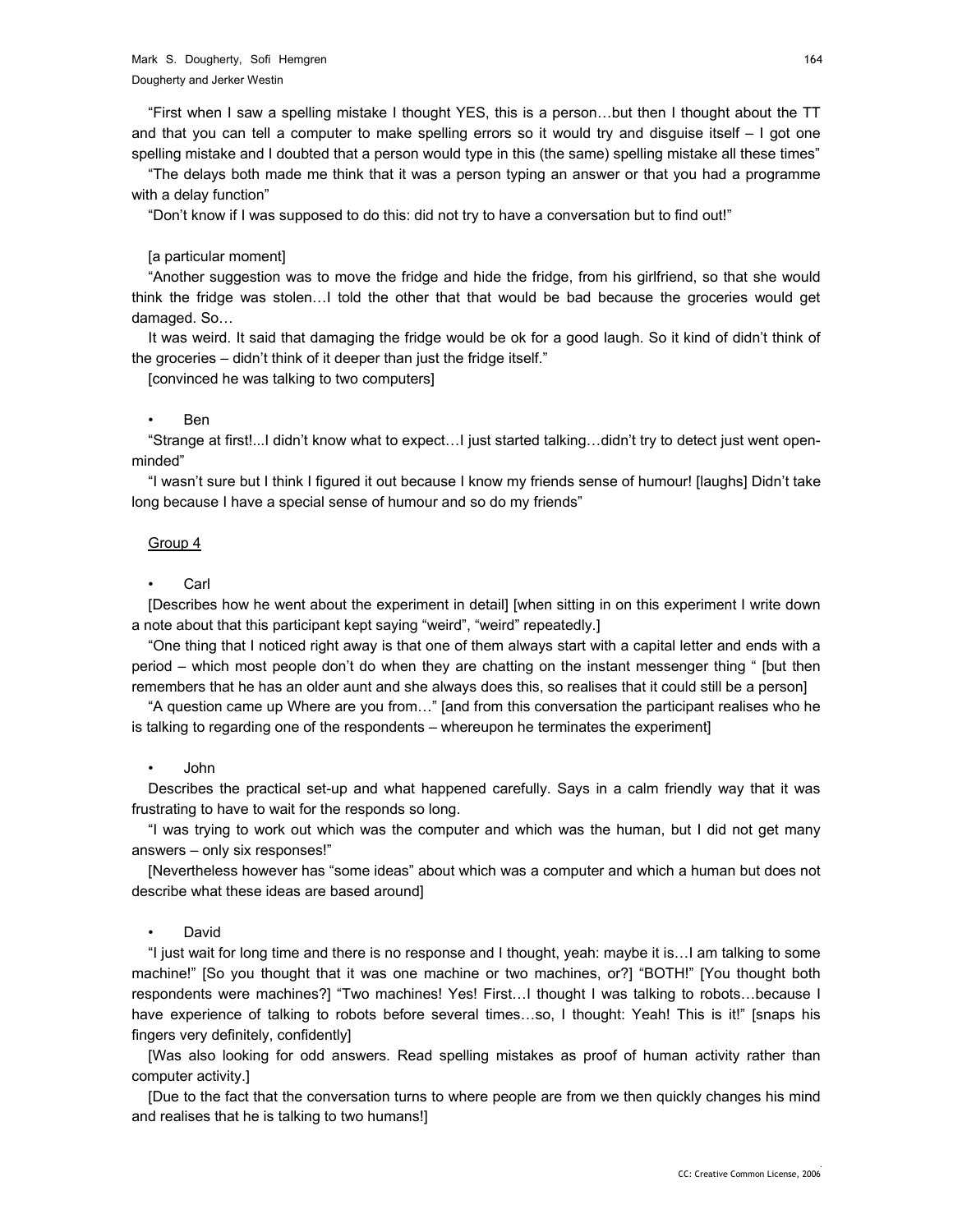# **10.2 Part three: Thoughts in Retrospect About the Experiment.**

#### Group 1

# • Eric:

"I could have figured that!...can I guess now? Well, neither was an AI",

"Yeah, I felt the answers were…it felt like both were trying to be an AI not trying to chat!",

"…it was quite weird of an AI to say quotes Star Trek. I asked it how it knew and it answered April Fools were dummies. I didn't think that AI would go that deep."

# • Emma:

"(Giggles. Silence) It's a joke?" [I respond no, it is not a joke]

"OH YEAH, I KNOW IT (laughs loud) I think I was talking to both guys! WAS I?! (laughs) I DON'T BELIEVE IT (laughs)" [before I have confirmed that this was indeed the case].

" Yeah, OK [after I have confirmed] …it's weird!!! (laughs) Actually I COULD believe that one was a machine and one was a person"

## • Thomas

"(laughs) I am thinking you are going to tell me something funny now!" "Yeah, could be both computers and both humans! Could be."

# Group 2

# • Clara

"Were they both computers!" [said as a suggestion]

[when I ask the "if I tell you" – question she quickly says that she thinks it is more likely both are humans because of the non-formal language from one of them]

## • Hugh

Laughs!!! Giggles. [Was very firm about which was a computer and which was a human. When asked the "If I tell you…" he says that he thinks he could have guessed and is certain it could NOT have been two computers – but says it could have been two humans]

"when you ask a lot of questions and they come back in the right order…I am not sure a machine could have done that"

## • Jim

"Obviously someone has been fooled! Well, I just have to figure out who! Well, I suppose it could have been four humans talking to each other! (laughs). And no computer at all!"

[Could it have been two computers?]

"Yeah, obviously they \_could\_ …because I have no idea how far, how evoluted these computers could be"

[Could it have been two humans?]

"…it would be possible…but again, this you come back to…this simple answer respondent…uhum…the attitude was just a bit strange…and I don't think…I think that humans participating in this experience do get somehow excited, because otherwise they would not be here!...and that respondent looked very boored and not wanting to be there…and I thought…that did not make any sense…so…I don't think he could be a human!"